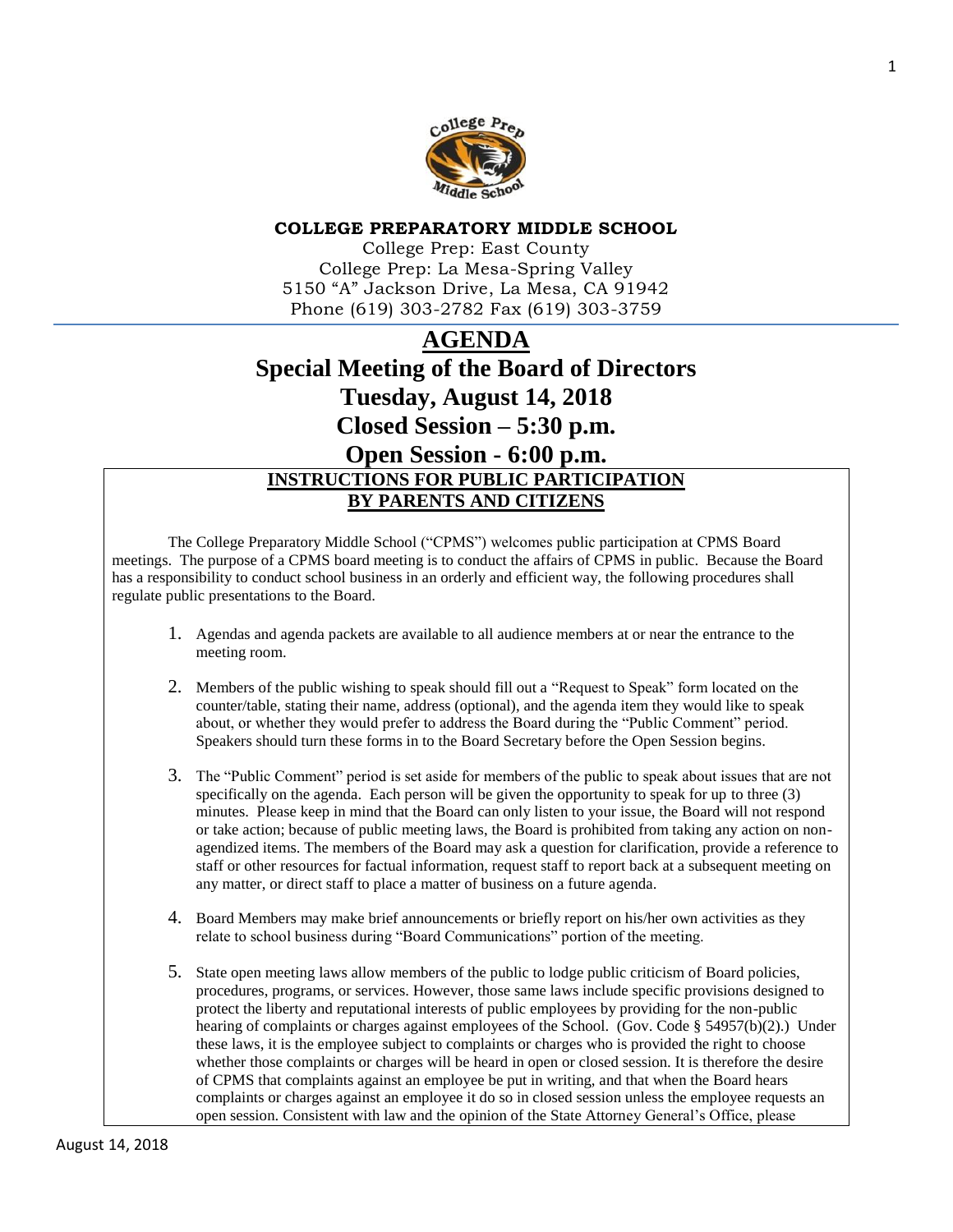submit any complaints against an employee in writing, to the administration, in accordance with the school's complaint procedure. This procedure is designed to allow the District to address complaints against employees while at the same time respecting their legitimate privacy rights and expectations. In compliance with the Americans with Disabilites Act (ADA) and upon request, College Preparatory Middle School may furnish reasonable auxiliary aids and services to qualified individuals with disabilities. Individuals who require appropriate alternative modification f the agenda in order to participate in Board meetings are invited to contact the School Office at 619.303.2782

## **I. PRELIMINARY**

## **A. Call to Order**

The meeting was called to order by the President Meitchik at \_\_\_\_\_\_\_\_\_\_ p.m.

#### **B. Roll Call**

|                      | Present | Absent | Arrived late | Departed early |
|----------------------|---------|--------|--------------|----------------|
| Corey Meitchik       |         |        |              |                |
| Alex Brizolis        |         |        |              |                |
| Lisa Dietrich        |         |        |              |                |
| Kathy Kinsella       |         |        |              |                |
| <b>Garth Hebbler</b> |         |        |              |                |

## **II. CLOSED SESSION (College Prep Staff Lounge)**

**A. Public Employee Performance Evaluation (Gov. Code § 54957(b)(1))** Position: \_\_\_\_\_\_\_\_\_\_\_\_\_\_\_\_\_\_\_\_\_\_\_\_ (specify description of position to be filled)

#### **B. Anticipated litigation (1 matter)**

#### **III. RECONVENE TO OPEN SESSION (Estimated start time: 6:00 p.m.)**

Depending upon completion of Closed Session items, the Board intends to convene in Open Session at 6:00 p.m. to conduct the remainder of the meeting, reserving the right to return to Closed Session at any time.

#### **A. Pledge of Allegiance**

#### **B. Report on Potential Action from Closed Session**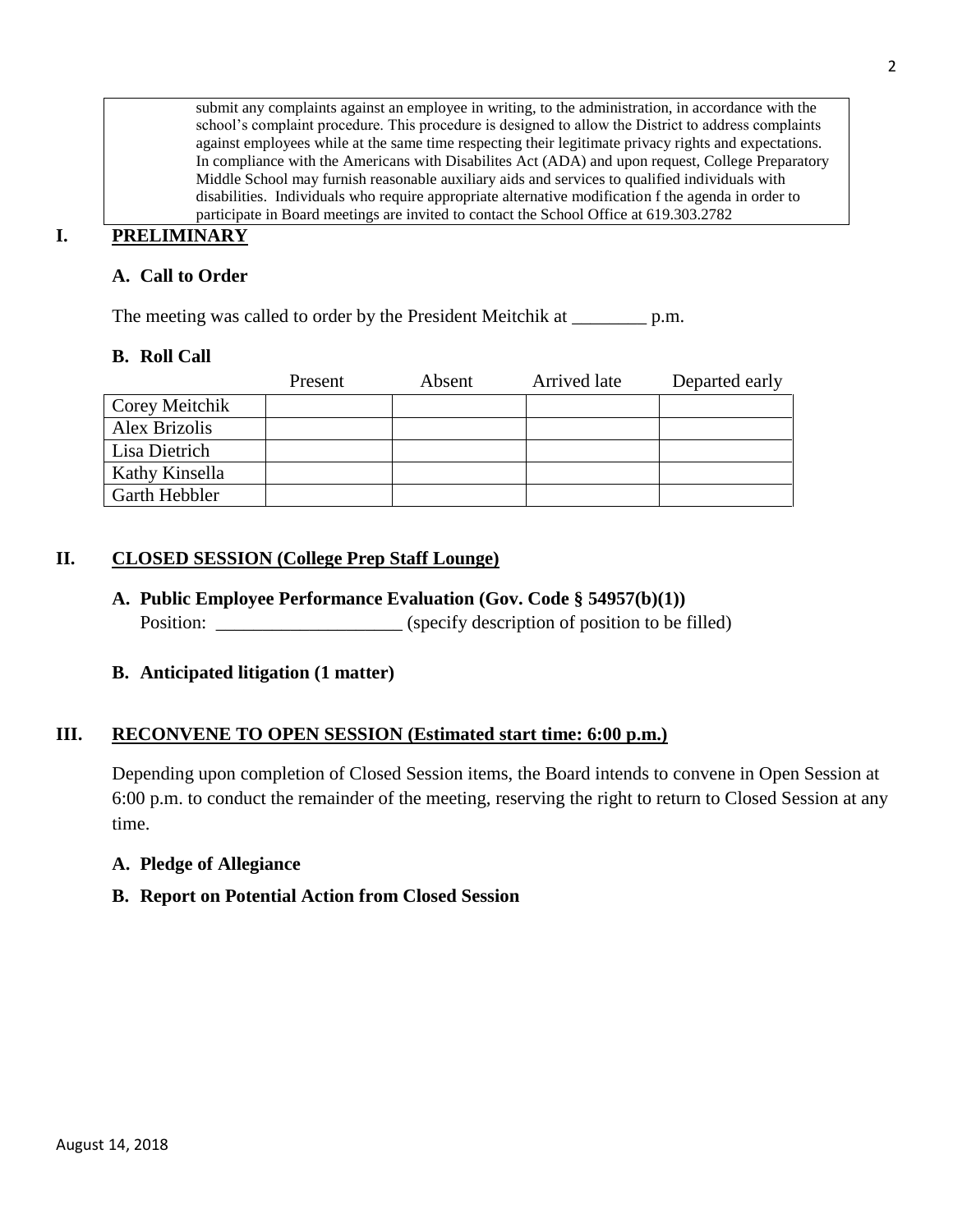#### **C. Approval of Previous Board Minutes**

| Motion by:   |  |
|--------------|--|
| Seconded by: |  |

Vote:

|                | Yes/Aye | No/Nay | Abstain |
|----------------|---------|--------|---------|
| Corey Meitchik |         |        |         |
| Alex Brizolis  |         |        |         |
| Lisa Dietrich  |         |        |         |
| Kathy Kinsella |         |        |         |
| Garth Hebbler  |         |        |         |

## **D. Approval of Board Agenda**

| Motion by: $\_\_$                     |  |
|---------------------------------------|--|
| Seconded by: $\overline{\phantom{a}}$ |  |
| Vote:                                 |  |

|                | Yes/Aye | No/Nay | Abstain |
|----------------|---------|--------|---------|
| Corey Meitchik |         |        |         |
| Alex Brizolis  |         |        |         |
| Lisa Dietrich  |         |        |         |
| Kathy Kinsella |         |        |         |
| Garth Hebbler  |         |        |         |

#### **IV. COMMUNICATIONS**

#### **A. Public Comment Period**

Public comment on items not listed on the Agenda. Maximum time three (3) minutes.

## **B. Board Communications/Announcements**

Governing Board members make brief announcements or briefly report on his/her own activities as they may relate to school business.

### **C. Staff Reports**

1. Director's Report

## **V. INFORMATIONAL/ACTION ITEMS**

## **1. GENERAL FUNCTIONS- No items at this time**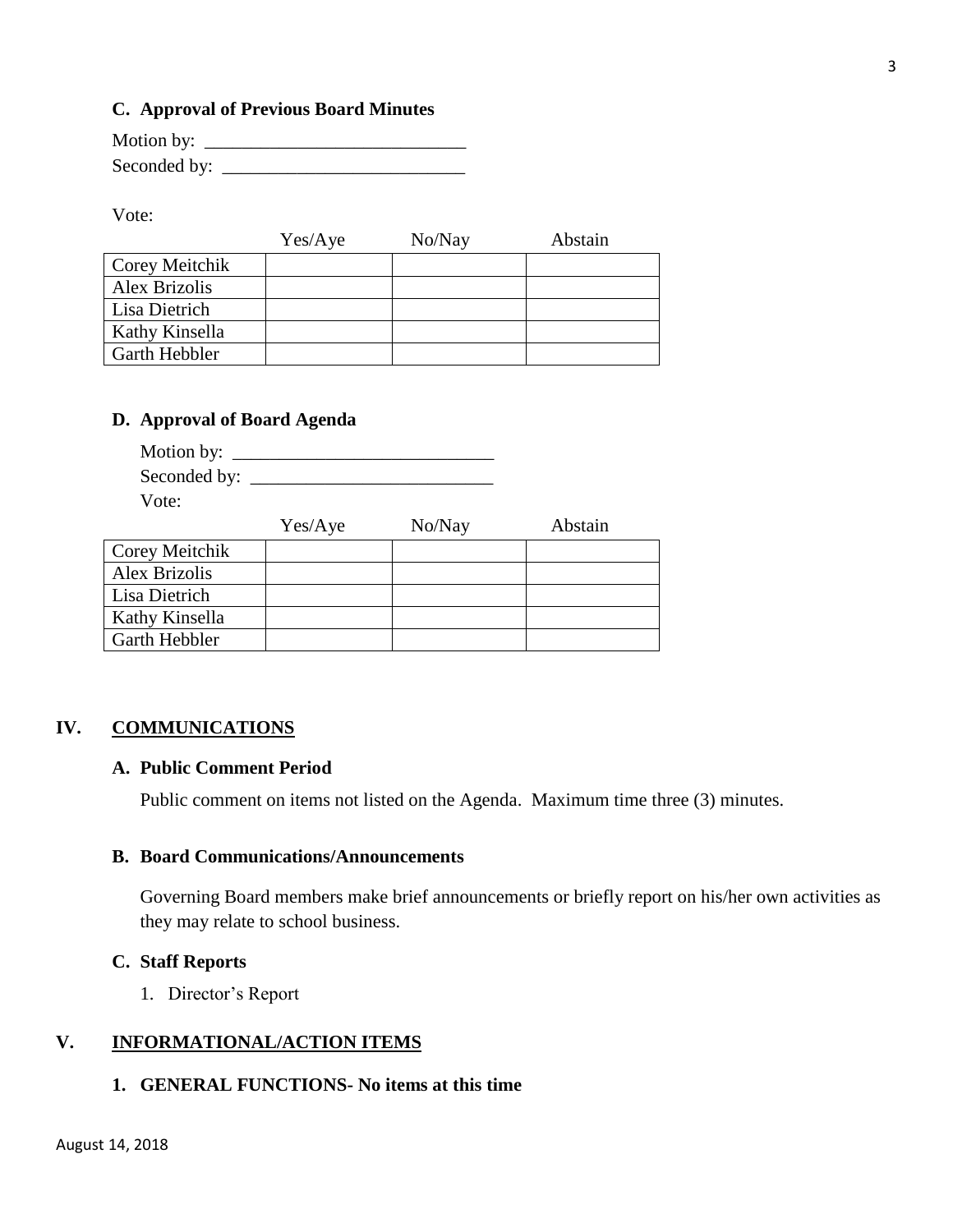#### **2. PUPIL SERVICES- No items at this time**

#### **3. PERSONNEL SERVICES- No items at this time**

#### **4. FINANCIAL AND BUSINESS**

**(a) Consideration and possible action to authorize the establishment of a charter school enterprise fund.**

| Motion by: $\overline{\phantom{a}}$ |  |
|-------------------------------------|--|
| Seconded by:                        |  |
| Vote:                               |  |

|                       | Yes/Aye | No/Nay | Abstain |
|-----------------------|---------|--------|---------|
| <b>Corey Meitchik</b> |         |        |         |
| Alex Brizolis         |         |        |         |
| Lisa Dietrich         |         |        |         |
| Kathy Kinsella        |         |        |         |
| Garth Hebbler         |         |        |         |

**(b) Consideration and possible action to authorize the transfer back of unused unrestricted assets in the College Preparatory Middle School East County bank account to the home office bank account and other actions related thereto.** 

| Motion by:     |         |        |         |
|----------------|---------|--------|---------|
|                |         |        |         |
| Vote:          |         |        |         |
|                | Yes/Aye | No/Nay | Abstain |
| Corey Meitchik |         |        |         |
| Alex Brizolis  |         |        |         |
| Lisa Dietrich  |         |        |         |
| Kathy Kinsella |         |        |         |

Garth Hebbler